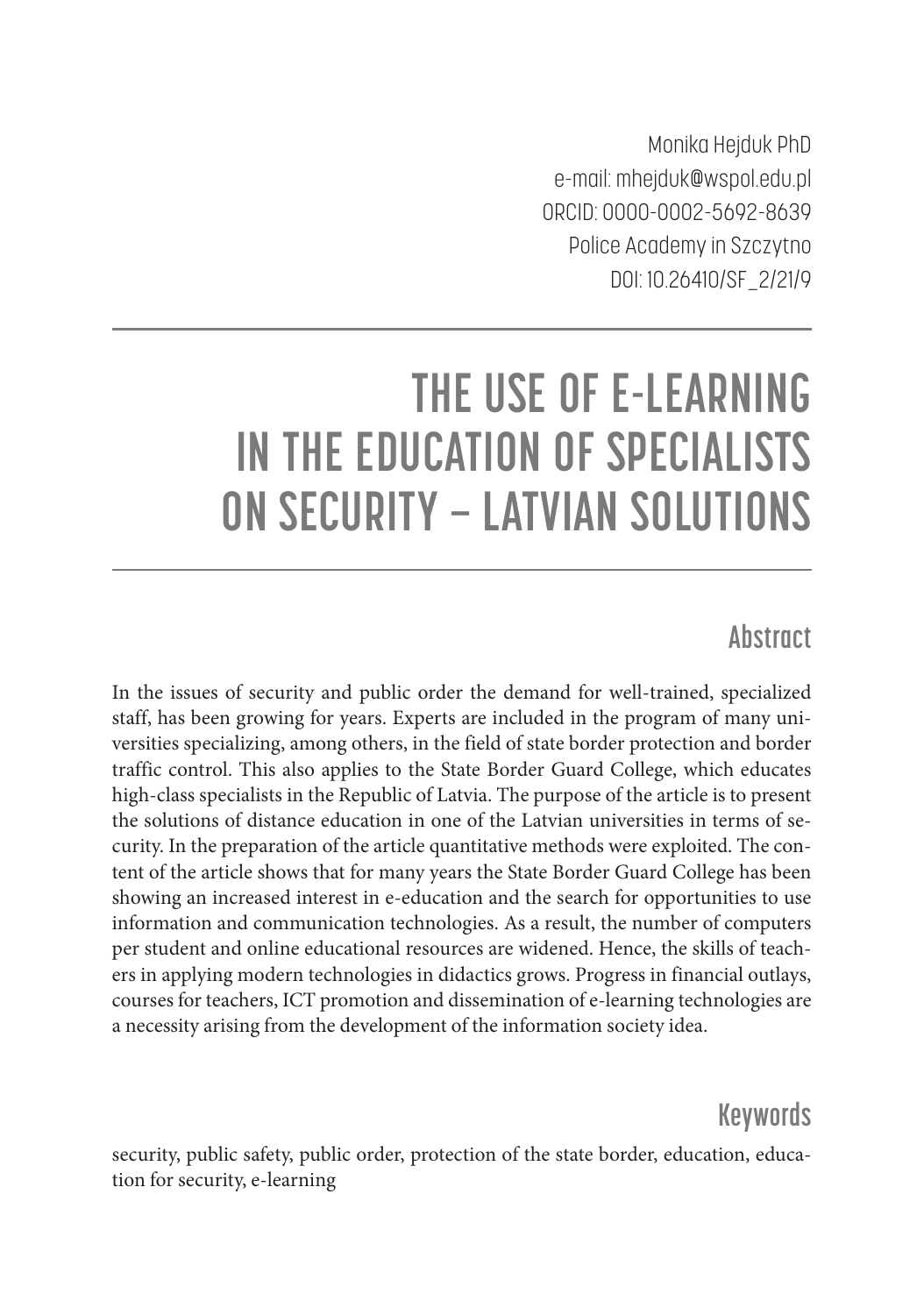## **Introduction**

Nowadays, security $1$  is perceived through the prism of guaranteeing "conditions" that would ensure the existence of the own statehood, sovereignty, territorial integrity, and non-intervention in internal affairs. Conditions enabling the development of personality and national identity, the own language, economy, science and other areas of life. It is therefore about shaping a situation that could ensure the implementation of the aims, values, aspirations of a given state or society, its permanent and vital interests. This may be achieved by eliminating the sources and causes of internal and external conflicts "2 .

The appropriate level of security<sup>3</sup> optimizes the desired development of society.4 In order to ensure and maintain its high standards, it is necessary to recognize and diagnose accurately threats, as well as to create a legal and institutional system for the protection of values protected and guaranteed by law. To achieve the above, education is also needed, including education for security as well as e-learning.

In the realities of the 21st century, the need to acquire, complete knowledge and acquire new skills, and even

change jobs, has become a very common phenomenon. The knowledge acquired during education and later professional activity is subject to a constant process of depreciation. It is a natural process that leading to the loss of professional skills and, often, to the necessity to change a profession. Dynamically developing technologies, introduced in short intervals, new solutions, changes in the functioning of the organization lead to the loss of the ability to adapt to the new conditions<sup>5</sup>.

#### **Research assumptions**

During the organization of the research process, the general and specific meaning of the methodology<sup>6</sup> was introduced. The research was carried in the following stages, which respectively included the phase<sup>7</sup>.

- conceptual (conceptualizing research) – discussion, confrontation, improvement, and changes; -executive (research implementation) – which does not allow for changes and therefore was carried out strictly according to the established assumptions;
- final (finalizing the research) which was the summary of the research effort.

<sup>1</sup> A. Babiński, *W poszukiwaniu definicji bezpieczeństwa publicznego*, "Zeszyty Naukowe Państwowej Wyższej Szkoły Zawodowej im. Witelona", No. 35(2), Legnica 2020 r., p. 105.

<sup>2</sup> W. Malendowski, *Pokój i bezpieczeństwo międzynarodowe* [in:] W. Malendowski, Cz. Mojsiewicz (red.), *Stosunki międzynarodowe*, Wrocław 2000, p. 386.

<sup>3</sup> More: B. Wiśniewski, *Przygotowania obronne resortu spraw wewnętrznych*, Szczytno 2014, p. 79.

<sup>4</sup> B. Wiśniewski, R, Kowalski, J. Kozioł, M Szyłkowska, *Bezpieczeństwo procesów decyzyjnych*, Wrocław 2018, p. 5.

<sup>5</sup> T. Staniszewski, *Deprecjacja w środowisku pracy. Implikacje dla zawodu* nauczyciela, "Gospodarka*.* Rynek. Edukacja" 2014, No. 15/4, p. 47–56, <http://bazhum.pl/ bib/article/466030/> [acess: 23.02.2020.].

<sup>6</sup> A. Czupryński, *Właściwości badań naukowych bezpieczeństwa,* [in:] B. Wiśniewski (red.), *Bezpieczeństwo w teorii i badaniach naukowych*, Szczytno 2011, p. 117.

<sup>7</sup> M. Cieślarczyk, *Metody, techniki i narzędzia badawcze oraz elementy statystyki stosowane w pracach magisterskich i doktorskich*, Warszawa 2003, p. 22–23.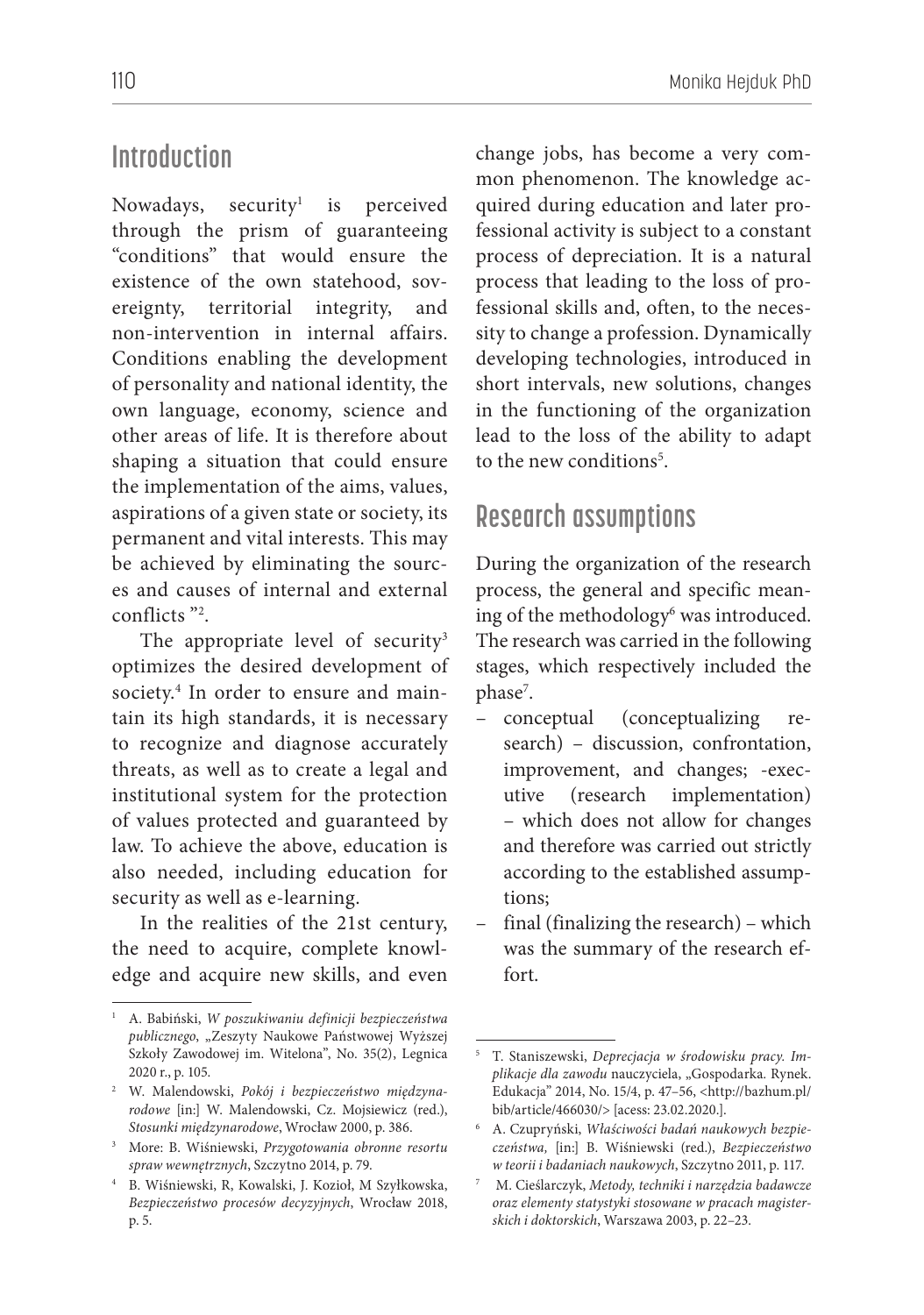In the course of the research process, knowledge derived from the literature on the subject was exploited. During the research, bibliographic method, also known as the method of source analysis was used. The main key of this method is to analyse the factual material contained in the source materials, legal acts or in the literature on the subject. Other theoretical methods will be accomplished to analyse the content sources.

# **Education and security – mutual relations**

Education and safety8 are two closely related concepts and dependencies, in which strength and significance ranges are evidenced by the prism of the effectiveness of the projects undertaken in this area. It is worth noting that there is no specific form of safety education<sup>9</sup>.

Security is the subject to rapid and sometimes even chaotic changes. In other words, security as a process means the continuous activity of individuals, local communities, states, regions and international organizations<sup>10</sup>.

The modern world requires more and more from education. It focuses primarily on developing creativity and creative thinking. The global world is growing faster than ever before. The globalized influence of the mass media

is becoming an essential part of a young person, a new society. This was mainly due to the easy access to the Internet. Digitalisation, networking and fast flow of information create a new order in the world of a modern IT society. This forces education to adapt to contemporary realities and new generations. Therefore, it is reasonable that education puts a shall put the pressure on the transformation and adaptation of knowledge systems in such a way that they support and stimulate human activity<sup>11</sup>.

Education is a broader concept than training. It refers to many institutions and socio-cultural processes which, through their actions, prepare and shape the personality of people in a specific intentional direction characterized by a certain system of preferred values<sup>12</sup>. Therefore, it is important that education in the field of public safety is carried out by universities that are related to activities in this field. Such a university is – among others – the State Border Guard College, which educates in the spirit of security<sup>13</sup>.

In order to meet the requirements of today's society, which is surrounded by highly developed technology in its everyday life, it is necessary to give the possibility of using it also in this process. That is why many universities in Poland and abroad do their best to use modern technologies in the educational process. It is also very important that remote learning

<sup>8</sup> More: *Współczesne postrzeganie bezpieczeństwa*, K. Jałoszyński, B. Wiśniewski, T. Wojtuszek (red. nauk.), Bielsko – Biała 2007, p. 176.

<sup>9</sup> M. Plebańska, *Tajniki edukacji na odległość*, Warszawa 2011, p. 244.

<sup>10</sup> *Bezpieczeństwo w teorii i badaniach naukowych Wydanie II uzupełnione i uaktualnione*, B. Wiśniewski (red. nauk.), Wyższa Szkoła Policji w Szczytnie, Szczytno 2018, p. 15.

<sup>11</sup> *Bezpieczeństwo w teorii i badaniach naukowych,* Wydanie trzecie uzupełnione i poszerzone, B. Wiśniewski (red. nauk.), Szczytno 2021, p. 209.

<sup>12</sup> Ibidem, p. 211.

<sup>13</sup> M. Hejduk, *Doskonalenie kształcenia online w zakresie bezpieczeństwa publicznego w szkole wyższej*, Szczytno 2020.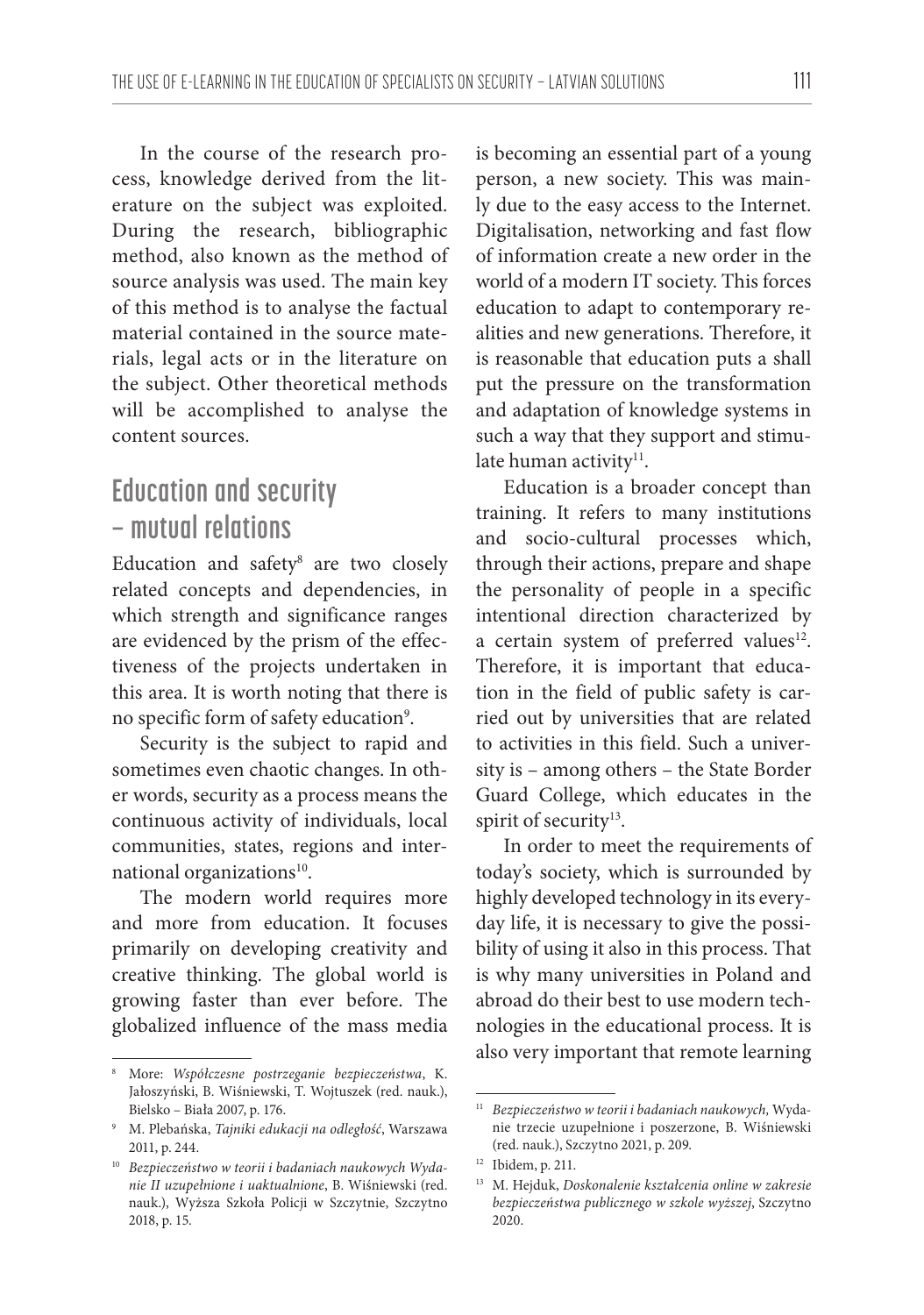has neither time nor distance limitations. The main advantage of the e-learning is the possibility of having it everywhere and at any time.

For years an increased interest in e-education and in the use of ICT can be observed in higher education, mainly at university level. The rate of computers per student, the state of internet educational resources and skills of teachers in using modern technologies are improving.

However, further expenditures in the field of teacher training, promotion of modern ICT and dissemination of e-learning technologies are necessary in the light of the development of the idea of the information society, which is also reflected in government initiatives for an e-education.

Until recently, it was thought that 20 years of education was a guarantee of a stable job for the average person until the end of their working life<sup>14</sup>. At present, a very important element in life-long education is the formation of internal readiness of modern society for very large changes connected with the development of every area of social life. Today such a readiness is quite difficult, as if by force of tradition, young people wonder what do they want to be in life and corelate this thought with a learned profession<sup>15</sup>.

# **Characteristics of the Latvian solutions**

State Border Guard College, located in Rezekne, has been functioning since 1992. It is a public university in Latvia functioning within the structures of the State Border Guard Service of the Republic of Latvia<sup>16</sup> and is highly regarded in the Latvian academic environment.

The basic tasks of the school include the development and implementation of professional educational programmes at the level of first degree studies and their implementation, as well as providing opportunities for professional development in subsequent years of service and work of its graduates. The tasks of the university also include the promotion, coordination and conduct of research work in the field of security, including – mainly by virtue of its jurisdiction – in the area of public safety.

The university, which has a history of less than thirty years, already has a lot of valuable experience in security education, not only in the traditional form of teaching, but also in applying the distance learning methods and techniques.

In 2008, the e-learning system Moodle (Modular Object-Oriented Dynamic Learning Environment)<sup>17</sup> was introduced at the State Border Guard College. This system is designed to manage and implement e-learning courses. It mainly provides supplementary train-

<sup>14</sup> W. Cellary, *Szanse młodzieży w gospodarce wobec globalnego społeczeństwa informacyjnego i gospodarki opartej na wiedzy. Polska w Unii Europejskiej wobec wyzwań Globalnego Społeczeństwa Informacyjnego,*  Posiedzenie plenarne Komitetu PAN "Polska w Zjednoczonej Europie", june 2004.

<sup>15</sup> M. Dąbrowski*, Kształcenie zdalne w doskonaleniu osób dorosłych w zakresie nowych umiejętności zawodowych*, Katowice 2018, p. 308.

<sup>16</sup> http://www.rs.gov.lv/, [access: 24.03.2020 r.]

<sup>17</sup> M. Spridzāns, J. Pavlovi**č**s, *Elektroniskās apmācības attīstība Valsts robežsardzes koledžā. Valsts policijas koledžas IV starptautiskās zinātniskās konferencje "Moderno tehnoloģiju izmantošana tiesībaizsardzības institūciju darbā". un to darbinieku izglītošana" materiāli* — Rīga 2015, p. 203.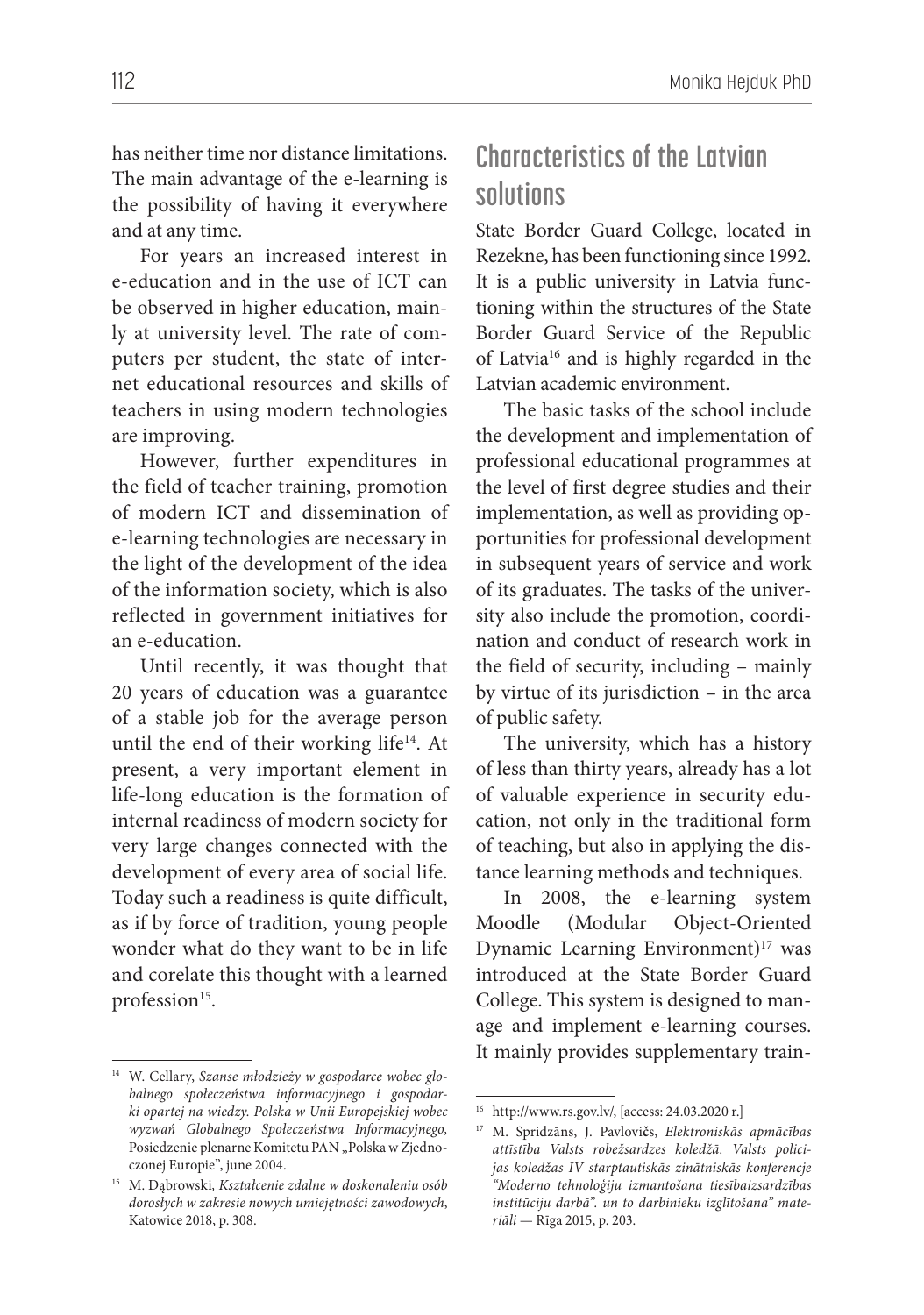ing. The number of such courses is constantly increasing, as well as the trend of transferring traditional courses to the e-learning component<sup>18</sup>.

In early 2014, at the State Border Guard College, a concept on harnessing the potential of e-learning was adopted. Teachers were introduced to the Moodle system and e-course development both in theory and in practice. They were trained in structuring information and developing training resources and in best practices used in distance education<sup>19</sup>.

Interviews with State Border Guard College staff indicate that the IT and Communications Department manages and monitors the server on which the training platform is hosted. It does not only manages the users on the platform, but also works with the school staff and advising teachers on the technical and methodological issues necessary for the creation of online training. Of course, the whole process of remote education and the approval of the course is supervised by a committee appointed especially for this purpose.

It is important to note that the teachers at this university organise the courses themselves and are responsible for their content. Mostly courses for students are run in this form, but there are also courses for university staff, dog handlers, other border guard and civil guard services.

The interactive modules and electronic quizzes are used to improve student learning to make the training more attractive.20

The most common form of e-learning is a hybrid form, i.e. blended-learning. It is a form of learning, combining traditional classes with activities conducted remotely with the use of techniques and methods of distance education<sup>21</sup>.

As a compensation for the preparation of training in the form of e-learning, lecturers receive, among other things, additional days off work. E-learning not only allows to reduce financial expenses on training, but what is extremely significant, it allows not to take experts away from the workplace, which greatly facilitates service planning.

The Moodle system either includes electronic text documents, presentations, video, audio and electronic tests to facilitate the learning process. At the time of the inception of the platform, learners were only able to access the resources from the intranet and there was no way to access them from public networks, which was a great inconvenience. However, since the beginning of 2015, the Moodle system has also been available on public networks. The purchase of a new server was specifically dedicated to e-learning development. In addition, new computers were installed and better WI-FI coverage was provided, allowing learners to take full advantage of the e-environment<sup>22</sup> During this time a number of training courses were held to prepare both lecturers and students for the new forms of teaching<sup>23</sup>. All materi-

<sup>18</sup> M. Spridz**ā**ns, *Peculiarities of teacher–student interaction in e-learning environment, State Border Guard College*, Latvia 2018, p. 144.

<sup>19</sup> M. Spridzāns, J. Pavlovičs, *Perspectives on developing e-learning at the State Border Guard Colege of the Republic of Latvia*, "Border Security and Management" 2018, Vol 2, No. 7, p. 113.

<sup>20</sup> Ibidem.

<sup>21</sup> See, M. Hyla, *Przewodnik po e-learningu*, Kraków 2005.

<sup>22</sup> Ibidem, p. 203.

<sup>23</sup> Ibidem, p. 143.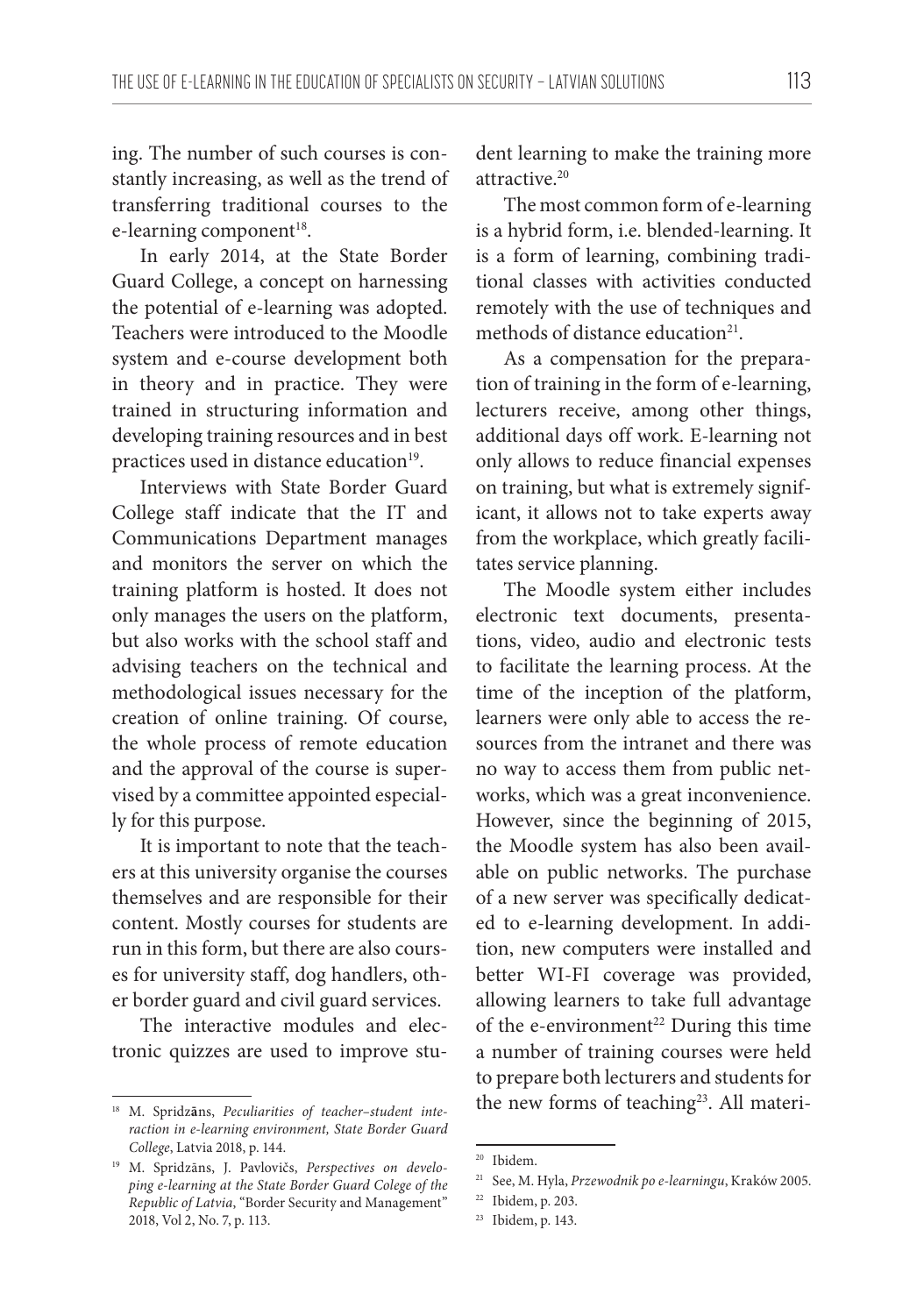als that have been transferred to Moodle must be approved by the board, which includes appointed teachers. However, an important added value of e-learning is the feedback received from students after each course is completed, which includes suggestions as to what improvements should be made<sup>24</sup>. The Moodle platform is also used to deliver a number of comprehensive courses, e.g. Specialised English Terminology, Administrative Documentation, Radiometric Control, Personnel Management. In addition, a number of hybrid courses are delivered on this system, e.g. Public Safety.

The concept of the e-learning system at the State Border Guard College envisages a gradual transformation of specific qualification courses in an e-environment. To this aim, teachers are reviewing whether the courses they attend and teach in a traditional format can be delivered remotely taking into account the confidentiality of information made available to the public<sup>25</sup>. The key issues concerned the gradual reduction of workload of teachers and ensuring a balance between theory and practice. In order to overcome the lack of face-toface interaction in the English e-course, more time was spent on telephone calls, but due to the shift patterns of the border guards, the scheduling of calls proved to be very complicated, resulting in the introduction of arrangements requiring a phone call to be made at least once every fortnight.

In order to improve e-learning at the university, several surveys were carried out and the results were deeply analysed. It was obtained that 60% of the teachers confirm that e-learning is a useful way to improve their qualification system, but 80% of them admit that they lack in-depth knowledge about creating e-learning courses<sup>26</sup> and, moreover, they find it difficult to get rid of stereotypes and old habits.

The development of e-learning at the State Border Guard College was one of the priorities aimed at facilitating learning opportunities<sup>27</sup>. The subject of e-learning development at the college was taken up by the Ministry of Interior, which planned to analyse ways of developing e-learning by finding common solutions and opportunities to standardise e-learning platforms among subordinate law enforcement training institutions. In order to find optimal solutions, research work was undertaken, which concerned, among others, ways of improving teacher-student interaction in the e-learning system for border guards. During their work and the implementation of the e-learning courses, several differences in communication between students and the lecturer were identified in comparison with traditional learning. The collected suggestions and best practice proposals for teacher-student interaction were presented to the university authorities to improve the effects of e-learning performance<sup>28</sup>.

<sup>24</sup> Ibidem, p. 145.

<sup>25</sup> Ibidem, p. 147.

<sup>26</sup> M. Spridzāns, J. Pavlovičs, *Perspectives on developing…*, wyd. cyt., p. 114.

<sup>27</sup> M. Spridzāns, J. Pavlovi**č**s, *Elektroniskās apmācības attīstība…*, wyd. cyt., p. 202.

<sup>28</sup> M. Spridz**ā**ns, *Peculiarities of teacher–student interaction in e-learning environment, State Border Guard College*, Latvia 2018, p.144.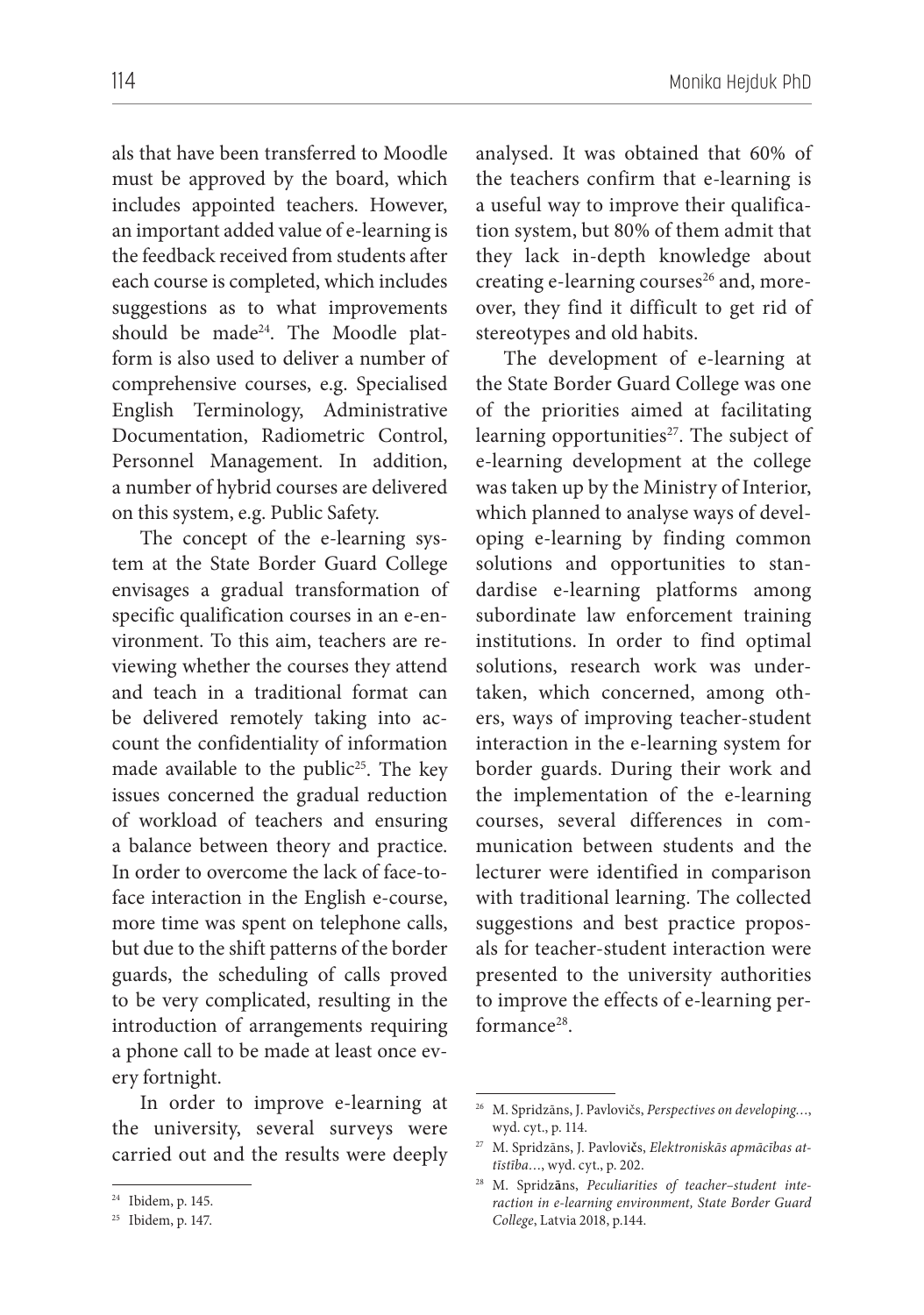It is worth mentioning that the results of the studies indicated that often the demands on teachers are higher for e-learning courses than for traditional teaching29. These studies also indicate that without the participation of the teacher, distance communication tends to decrees and eventually disappear<sup>30</sup>.

Prior to the introduction of the Moodle platform to schools, there were many initiatives aimed at spreading innovation in teaching. One of the first and more important events to confirm these initiatives was the organisation of international research conferences entitled *Innovations in Border Guard Vocational Training.* The first was in progress already in 2005. At present, there is a plethora of international meetings in the field of dissemination of modern technological solutions in the activities of colleges, in which the staff of the State Border Guard College participated. Many times the State Border College were also organizers of such undertakings, e.g. in January 2016 in Rezekne the annual meeting of the management of training institutions of Poland, Lithuania, Latvia and Estonia was held, summarizing the cooperation in the field of training of border services. The meeting of the management of the formations responsible for the protection of state borders was a summary of their cooperation within the framework of initiatives implemented in 2015 and 2016 in selected areas concerning innovations in professional training of border service officers.

## **Conclusions**

In conclusion, it should be emphasised that the forms of distance learning at the State Border Guard College are developed and adapted to the needs of contemporary educational challenges<sup>31</sup>. However, the significance of the fact that the faculty of the college is permanently improving the process of remote education through the own work, self-education, not only in terms of content, but above all, in terms of methodology and technology, allowing for optimal use of modern technologies and research. Nowadays, by all means, it is worth to remember that didactics in a strictly old-fashioned way is insufficient. Distance learning, "using information technology in the form of e-learning platforms, does not generally require any specialised computer equipment (...) and the minimum hardware requirements are not excessive"32.

#### **Bibliography**

- Babiński A., *W poszukiwaniu definicji bezpieczeństwa publicznego*, "Zeszyty Naukowe Państwowej Wyższej Szkoły Zawodowej im. Witelona", nr 35(2) , Legnica 2020.
- *Bezpieczeństwo w teorii i badaniach naukowych*, B. Wiśniewski (red.), Szczytno 2011.
- *Bezpieczeństwo w teorii i badaniach naukowych, Wydanie trzecie uzupełnione i poszerzone*, B. Wiśniewski (red. nauk.), Szczytno 2021.

<sup>29</sup> Ibidem.

<sup>30</sup> Ibidem, p. 155

<sup>31</sup> More: *Bezpieczeństwo. Teoria–Badania–Praktyka,* red. nauk. A. Czupryński, B. Wiśniewski, J. Zboina, Józefów 2015, p. 41-42 oraz *Zarządzanie kryzysowe. Teoria, praktyka, konteksty, badania*, red. nauk. J. Stawnicka, B. Wiśniewski, R. Socha, Szczytno 2011, p. 58.

<sup>32</sup> *Szkoły z e-learningiem w Polsce. Nauczanie na odległość w polskich szkołach*, https://www.ourkids.net/pl/szkoly- -e-learning.php#maincontent [access: 16.02.2021].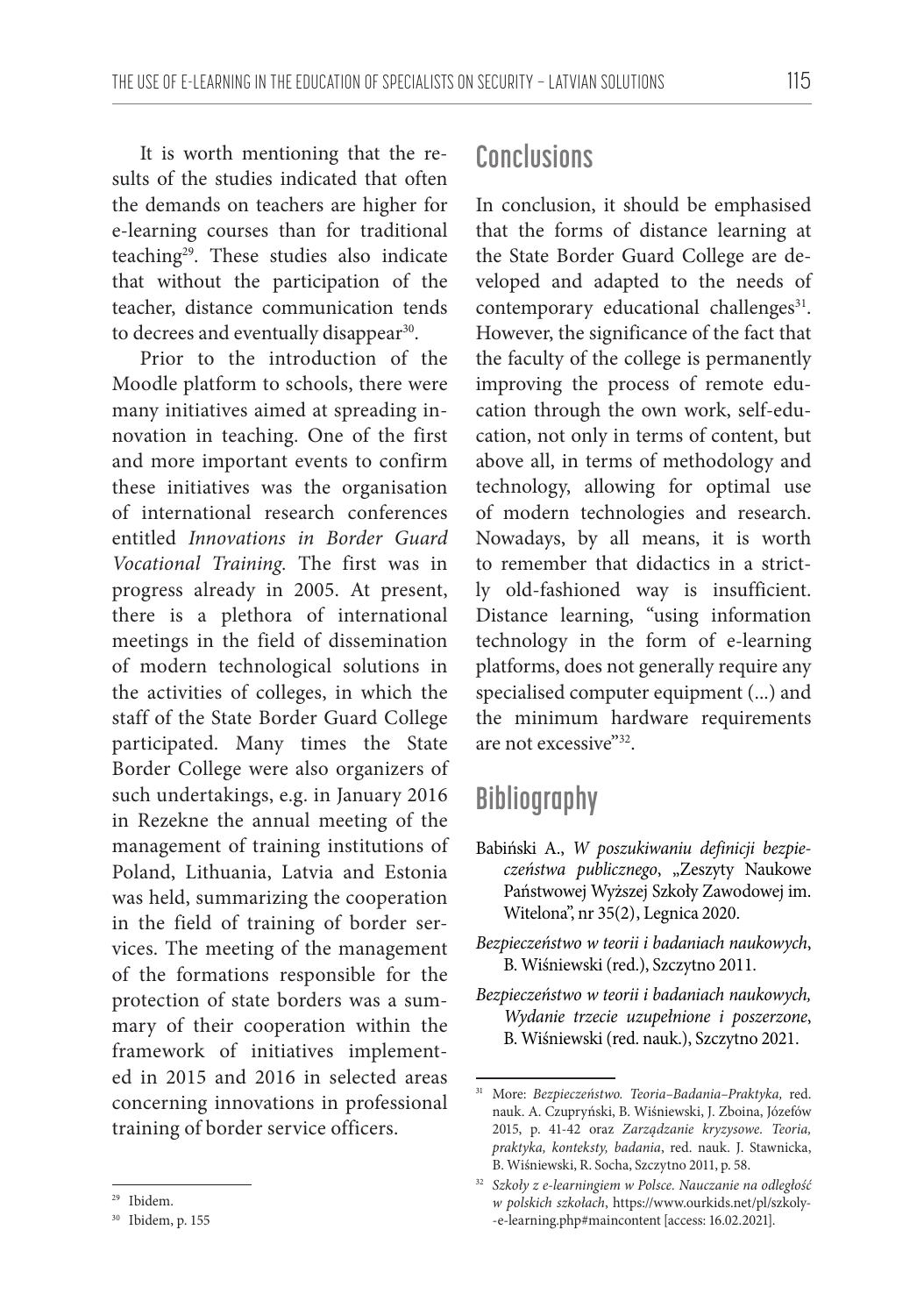- *Bezpieczeństwo w teorii i badaniach naukowych. Wydanie drugie uzupełnione i uaktualnione*, B. Wiśniewski (red. nauk.), Szczytno 2018.
- *Teoria–Badania–Praktyka,* red. nauk. A. Czupryński, B. Wiśniewski, J. Zboina, Józefów 2015.
- Cellary W., *Szanse młodzieży w gospodarce wobec globalnego społeczeństwa informacyjnego i gospodarki opartej na wiedzy. Polska w Unii Europejskiej wobec wyzwań Globalnego Społeczeństwa Informacyjnego,* Posiedzenie plenarne Komitetu PAN "Polska w Zjednoczonej Europie", June 2004 r.
- Cieślarczyk M., *Metody, techniki i narzędzia badawcze oraz elementy statystyki stosowane w pracach magisterskich i doktorskich*, Warszawa 2003.
- Czupryński A., *Właściwości badań naukowych bezpieczeństwa,* [w:] B. Wiśniewski (red.), *Bezpieczeństwo w teorii i badaniach naukowych*, Szczytno 2011.
- Dąbrowski M.*, Kształcenie zdalne w doskonaleniu osób dorosłych w zakresie nowych umiejętności zawodowych*, Katowice 2018.
- Gwardyński R., *Możliwości doskonalenia działań prewencyjnych Policji w sferze utrzymywania bezpieczeństwa publicznego,* Akademia WSB, Dąbrowa Górnicza 2021.
- Hejduk M., *Doskonalenie kształcenia online w zakresie bezpieczeństwa publicznego w szkole wyższej*, Szczytno 2020.
- http://www.rs.gov.lv/, [access: 24.03.2020 r.]
- Hyla M., *Przewodnik po e-learningu*, Kraków 2005.
- Jakubczak R., Wiśniewski B. (red.), *Wyzwania, szanse, zagrożenia i ryzyko dla bezpieczeństwa narodowego RP o charakterze wewnętrznym*, Szczytno 2016.
- Justyński K., *Cooperation between Local Police Units and the Police Academy in Szczytno*, Internal Security, Special Issue, Szczytno 2020.
- Justyński K., *Police in the System of Public Safety—Polish Experience*, Internal Security 9/2017, Szczytno 2017.
- Lubiewski P., *Bezpieczeństwo państwa w ujęciu systemowym*, Zeszyty Naukowe SGSP Nr 74/2/2020, Warszawa 2020.
- Lubiewski P., Gwardyński R., *Ochrona zabytków przed zagrożeniami terrorystycznymi, kryminalnymi, militarnymi i pozamilitarnymi*, Katedra Bezpieczeństwa Społecznego Instytutu Bezpieczeństwa i Edukacji Obywatelskiej Wydziału Pedagogicznego Uniwersytetu Pedagogicznego w Krakowie, Kraków 2018.
- Malendowski W., *Pokój i bezpieczeństwo międzynarodowe* [w:] W. Malendowski, Cz. Mojsiewicz (red.), *Stosunki międzynarodowe*, Wrocław 2000.
- *Nauki o bezpieczeństwie. Wybrane problemy badań,* A. Czupryński, B. Wiśniewski, J. Zboina (eds.), Centrum Naukowo-Badawcze Ochrony Przeciwpożarowej im. Józefa Tuliszkowskiego Państwowy Instytut Badawczy, Józefów 2017.
- Plebańska M., *Tajniki edukacji na odległość*, Warszawa 2011.
- Socha R., Wiśniewski B., Zwęgliński T., *Cognitive and utilitarian conditions of state security*, Tbilisi 2017.
- Spridzāns M., Pavlovičs J., *Elektroniskās apmācības attīstība Valsts robežsardzes koledžā. Valsts policijas koledžas IV starptautiskās zinātniskās konferencje "Moderno tehnoloģiju izmantošana tiesībaizsardzības institūciju darbā". un to darbinieku izglītošana" materiāli* — Rīga 2015.
- Spridzāns M., Pavlovičs J., *Perspectives on developing e-learning at the State Border Guard Colege of the Republic of Latvia*, "Border Security and Management" 2018, Vol 2, No. 7.
- Spridz**ā**ns M., *Peculiarities of teacher–student interaction in e-learning environment, State Border Guard College*, Latvia 2018.
- Spridz**ā**ns M., *Peculiarities of teacher–student interaction in e-learning environment, State Border Guard College*, Latvia 2018.